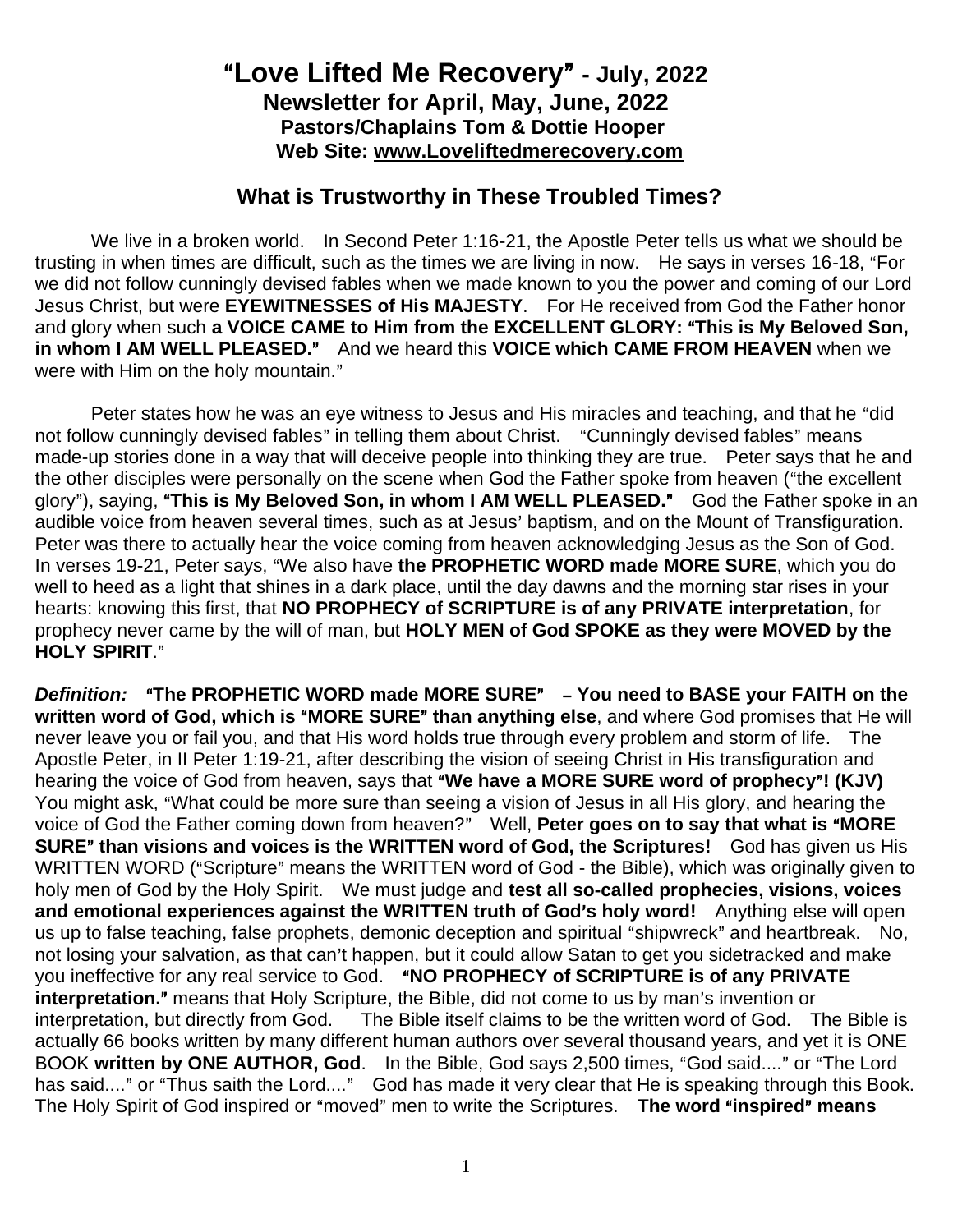**God-breathed, so the very words of Scripture are ALIVE and POWERFUL and can change your life!** The Bible is God's word given to mankind, and from Genesis to Revelation there is one common theme: God's love for mankind, and His plan to redeem His creation from sin by sending His Son Jesus, to die on the cross to pay for our sins.

•I John 5:13 These things I have WRITTEN to you that BELIEVE on the name of the Son of God; **that you may KNOW that you have eternal life**, **and that you may believe on the name of**  the Son of God."

## **Monthly Evangelistic Outreach to Venice Beach**

**Saturday, April 2, 2022 -** Our ministry team consisted of Tom, me, Sheldon, Michael, Kaela, Felipe and Ricardo, and we were excited to have Terry Lester come, who just just gotten out of prison. Terry didn't have a ride, but took the bus all the way from his transitional program in Wilmington. He got a little confused by all the bus transfers, so he called and said where he was. It was right on the way to the Boardwalk, so I got in the car and picked him up. The others went in two groups, Kaela and Sheldon to the south part of the Boardwalk, and Felipe and Ricardo to the homeless along the street and under the freeway at Sepulveda Blvd. Felipe said they went there last month, too, and it was a blessing to minister to those people. Terry and I met Michael Spencer down at the Boardwalk, so the three of us took the north part of the beach, parking lot and Boardwalk. Tom was in a lot of pain, so he stayed home and kept us covered in prayer. We had 180 lunches, lots of socks, toiletry/hygiene packets, shoes, and used clothing. The shoes were a real blessing, as they went to homeless people who really needed them and they all got the right size! Michael helped one man by giving him a pair of socks, and then helping him put on a pair of size nine-and-a-half brand new tennis shoes. They fit the man perfectly and he was so happy.

Others received jackets, sweatshirts, T-shirts and pairs of jeans. One woman on a bike got a knit hat, and we saw her later wearing it, and she was also very happy. Everyone got lunches, of course, but we had a few left over, so we went down Rose Avenue to one of the side streets where there are a lot of tents set up. They were all thankful to receive lunches, too. When we were still on the Boardwalk, Terry asked if we would be going by the Phoenix House, because he had heard of it, and a friend of his had gone there after leaving prison. His friend was not still there, but we saw Francisco Hernandez again, who did our program in prison, and who has been out of prison since 2018. He now has a full-time job at the Phoenix House, and he said we could give gospel tracts to the men who were out in the yard. The men were very receptive of the tracts, and one man even asked, "Are these the little Jesus books?" (and he took one). Michael was out in front of their yard, and he was able to give his testimony to the men who were down that way. I didn't hear all of it, but I did hear Michael tell the men, "I tried every program there was, but not until I gave my life to Christ did my life really change for the better." As we went up and down the Boardwalk, Michael and I handed out gospel tracts to anyone who would take one, both in English and Spanish. These were to people who were just out for the day at the beach, and a few county workers there, and the homeless get a gospel tract in each lunch. After we finished, I took Terry to our house, and he met Tom and we visited for a while. Terry had been doing our 12-Step program and Bible studies and writing to us since 2013. Back to the Boardwalk,.Sheldon and Kaela had a successful time, but they said there were not as many homeless as usual, so they had lunches left over. Tom and I would give them out during the coming weeks. We had some great encounters last month with the leftover lunches, and here's one of them: while doing some errands, on the way back to where we had parked, we gave out six lunches to some homeless people who were living in sort of broken-down old motor homes parked right near our car. The first guy I approached and asked if he wanted some food said, "Oh, give it to someone who really needs it. I've already eaten today." Now, this was at 1:30 in the afternoon, and he wasn't planning on eating again that day? I convinced him to take a lunch, along with the two guys who were with him in the motor home, and they were all very grateful. Meanwhile, Tom approached the people in the other motor home and asked the young woman if she needed any food. She said yes and took a lunch, and he gave her two more for those in the motor home with her. She also seemed surprised, and said, "Are you sure?" Here we are, so blessed by God and having three meals a day and then some, and these people are so in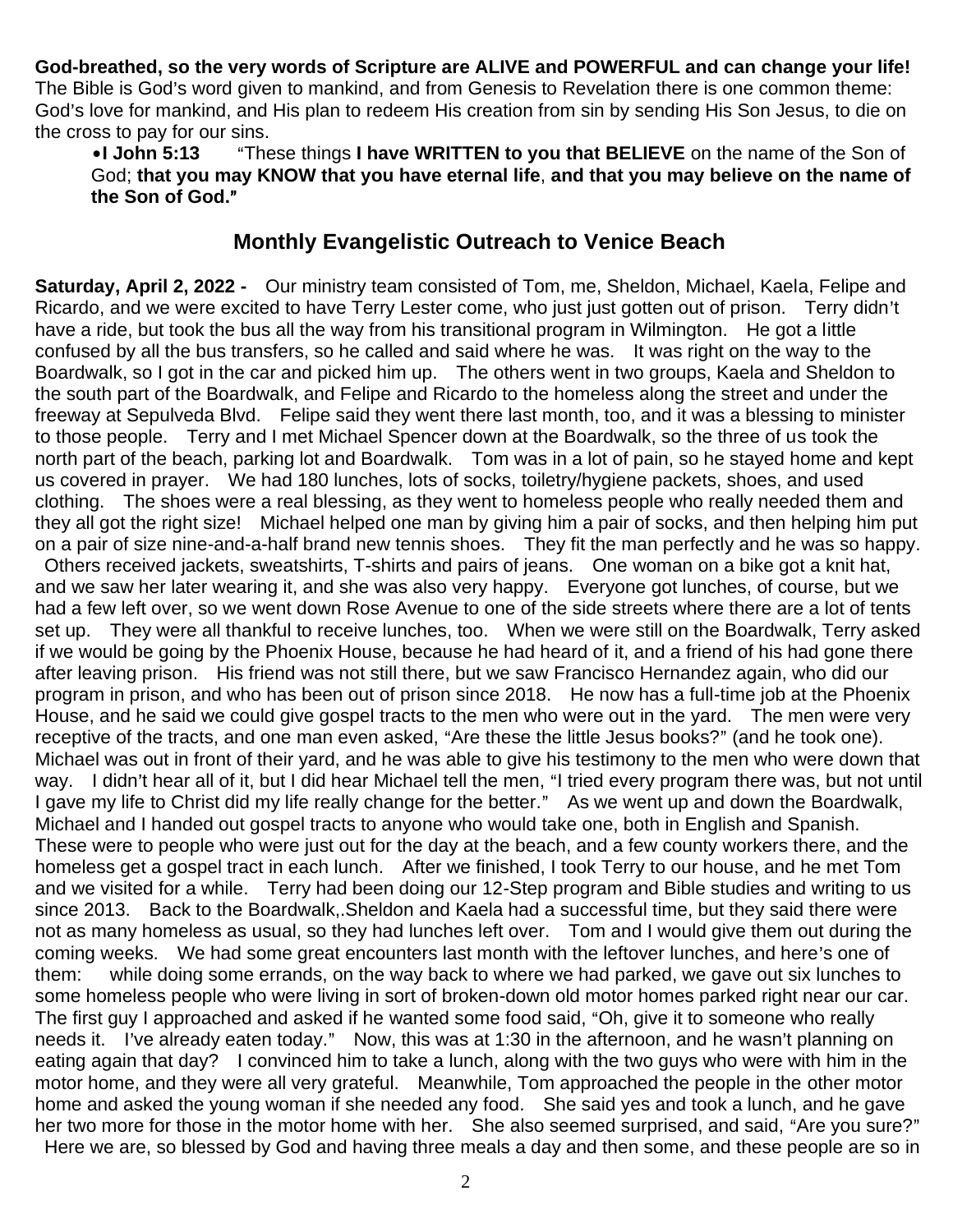need. I don't think our society has any answers to this problem, along with many other problems we see in the world today, but Jesus will straighten it all out very soon, as we believe He is coming back any time now.

**Saturday, May 7, 2022 -** It was a beautiful day today for our monthly outreach to Venice Beach. Besides Tom and me, we had Sheldon, Kaela, Felipe, Michael, and some first-timers, Kevin, Lucy and Ulysses. We had 180 lunches, lots of socks, hygiene/toiletry packets, used clothing, and shoes (some in very large sizes). A few of the people who took the very large size shoes weren't really that size, but I guess shoes that are too large are better than no shoes at all. One man, Dominic, was very new to the Boardwalk, and probably fairly new to being homeless. He got some pants, a belt, a shirt, some toiletries and two lunches, and he was very thankful. There just aren't as many homeless people down at the Boardwalk as there used to be since last summer, when the LA Sheriffs moved them off the beach and Boardwalk, but we still found quite a few. They were all happy to get food, clothing and toiletries, and of course, each lunch contains a gospel tract. Felipe, Lucy and Ulysses went to the little park by the Venice Library, which has probably 50 or more tents with homeless people in it now. Sheldon, Kevin and Kaela went to the south end of the Boardwalk, and Michael and I went to the north end. Tom stayed home to keep us all covered in prayer. Sheldon's group saw a small group of people sitting on the grass, and it seemed like they were having an AA meeting. Several of the homeless people they had just given lunches to said they should give some to this group, also, so they went up there. Sheldon wasn't sure if they were actually homeless, but they received the lunches gratefully, so maybe they really did need them. Michael and I had enough lunches to give out some on the streets up in Venice, just off of Rose Avenue. Even with all of that, we still had quite a few left over to give out during the coming weeks. Everything in the lunches is either canned, bottled or packaged, so they won't spoil. Tom and I have really enjoyed having these lunches to give out when we're just driving around town, and see some homeless people and have something to give them.

**Saturday, June 4, 2022 -** We decided to have our outreach on the usual day, even though there was going to be a Venice Gay Pride Festival down at the Venice Boardwalk. I looked on-line, and it said it didn't start until noon, so we got down there and did our thing before all the craziness. We also ramped up our prayer, as there would be many, many demons down there for this festival. So, "Onward, Christian Soldiers," and our little band of warriors consisted of Tom, me, Sheldion, Kaela, Felipe, Johnny, Michael, Ulysses, Lucy and Bibi. Just as we did last month, Felipe, Lucy, Bibi and Ulysses went to the little park by the Venice Library, which has probably 50 to 60 tents with homeless people in it. Sheldon, Johnny and Kaela went to the south end of the Boardwalk, and Michael and I went to the north end. Tom stayed home to keep us all covered in prayer. We had 175 lunches, lots of socks, used clothing, shoes, and toiletry/hygiene packets for the homeless, and dog food for their dogs. Sometimes, we wonder if the things we put in the lunches are really appreciated, but one man came up said, "Oh! Are these the lunches with the little applesauces?" I guess we will keep putting the little applesauce cups in the lunches. Michael and I gave out all of our lunches, clothing and other things. Sheldon, Johnny and Kaela said there was a huge section of the Boardwalk that was fenced off for the festival, but they were still able to give away most of their lunches. They had about 10 left and divided them up to give away during the week. All the homeless people were very thankful to receive the things we had for their physical comfort, and also every lunch contains a gospel booklet for their spiritual comfort. Michael and I saw a homeless woman walking along, cursing and yelling, and we offered her a lunch. Immediately, her attitude changed, and when Michael said, "God bless you", she said it back to us. It's amazing how offering a little lunch opens the door for giving out the gospel as well. We saw a man who already had some food from another Christian ministry that is there every Saturday, but when we gave him a lunch, he said, "Wow! I have so much food for today, I won't have to beg!" We prayed for several people: a man named Jack said he had a brain tumor, and we prayed for his healing; and a man who said his name was "King James" asked us to pray that he could find a place to live. After giving out all the lunches and clothing, we continued giving out gospel tracts to the people just passing by. There was also another Christian group with a table set up, and they said they were so happy to see other Christians out there giving out the gospel.